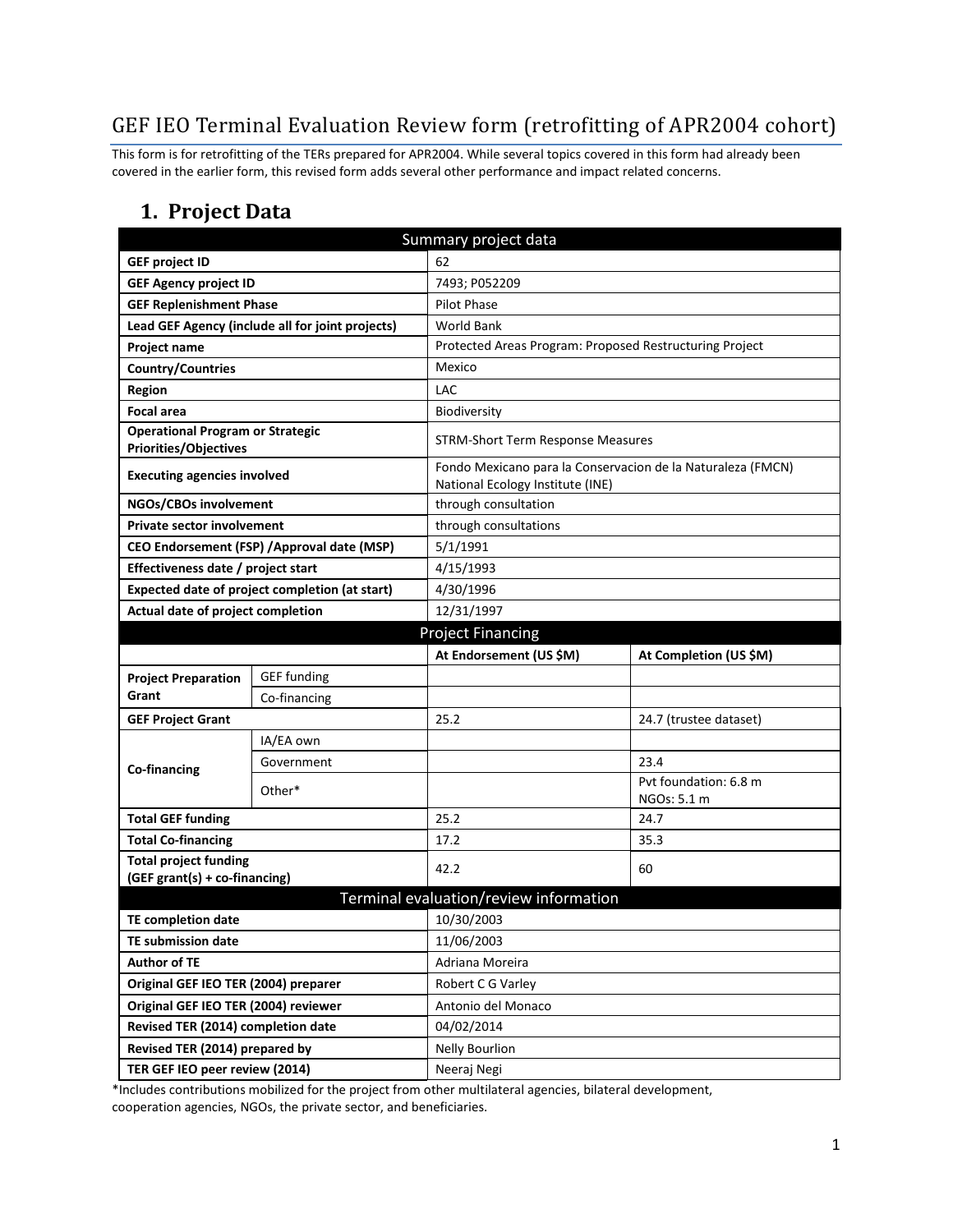#### 2. Summary of Project Ratings

| <b>Criteria</b>                                  | <b>Final PIR</b> | <b>IA Terminal</b><br><b>Evaluation</b> | <b>IA Evaluation</b><br><b>Office Review</b> | <b>GEF EO Review</b> |
|--------------------------------------------------|------------------|-----------------------------------------|----------------------------------------------|----------------------|
| <b>Project Outcomes</b>                          |                  | НS                                      | MS                                           |                      |
| <b>Sustainability of Outcomes</b>                | ML               | HL                                      | HL                                           |                      |
| <b>M&amp;E Design</b>                            | N/A              | N/A                                     | N/A                                          | <b>MS</b>            |
| <b>M&amp;E</b> Implementation                    |                  | N/A                                     | N/A                                          | MS                   |
| <b>Quality of Implementation</b>                 |                  |                                         |                                              |                      |
| <b>Quality of Execution</b>                      | HS               | НS                                      | HS                                           |                      |
| <b>Quality of the Terminal Evaluation Report</b> |                  |                                         |                                              | MU                   |

# **3. Project Objectives**

#### 3.1 Global Environmental Objectives of the project:

The Global Environmental Objective of the project is "to implement protection/ conservation programs in ten biosphere reserves in high priority ecosystems containing endemic and/or endangered species of global importance."

Mexico is ranked fourth among the thirteen megadiversity countries, containing 10% of the world's biodiversity. Besides being biologically important, Mexico's forests and wildlands have national and global significance for environmental, social, and economic reasons. The Government of Mexico (GOM) has developed various strategies for protecting critical natural areas over the past two decades, including the creation of a National System of Protected Natural Areas (SINAP).

#### 3.2 Development Objectives of the project:

The Development Objectives as mentioned in the previous TER are:

- (1) to strengthen the management of protected areas at the reserve level;
- (2) to promote local participation, including indigenous communities, in the implementation, operating and management plans for protected areas; and
- (3) to ensure long-term recurrent cost financing for core protection and conservation activities.

The components of the project are as follow:

- (1) Reserve Conservation Program protection, community outreach, and training activities in 10 protected areas, including Technical Advisory Councils and income generating activities.
- (2) Central Coordination Programs support activities at the national level. Permanent Endowment for Protected Areas - establishment and operation of a permanent endowment fund
- (3) (FANP), the income from which would fund operating costs at the 10 reserves.

The project reserves, encompassing about one-half the total area of Mexico's biosphere and special biosphere reserves at the time, were: (1) Calakmul Biosphere Reserve; (2) El Triunfo Biosphere Reserve; (3) Isla Contoy National Park; (4) Wildlife Protection Area Islas del Golfo de California; (5) Sierra de Manantlán Biosphere Reserve; (6) Mariposa Monarca Biosphere Reserve; (7) Montes Azules Biosphere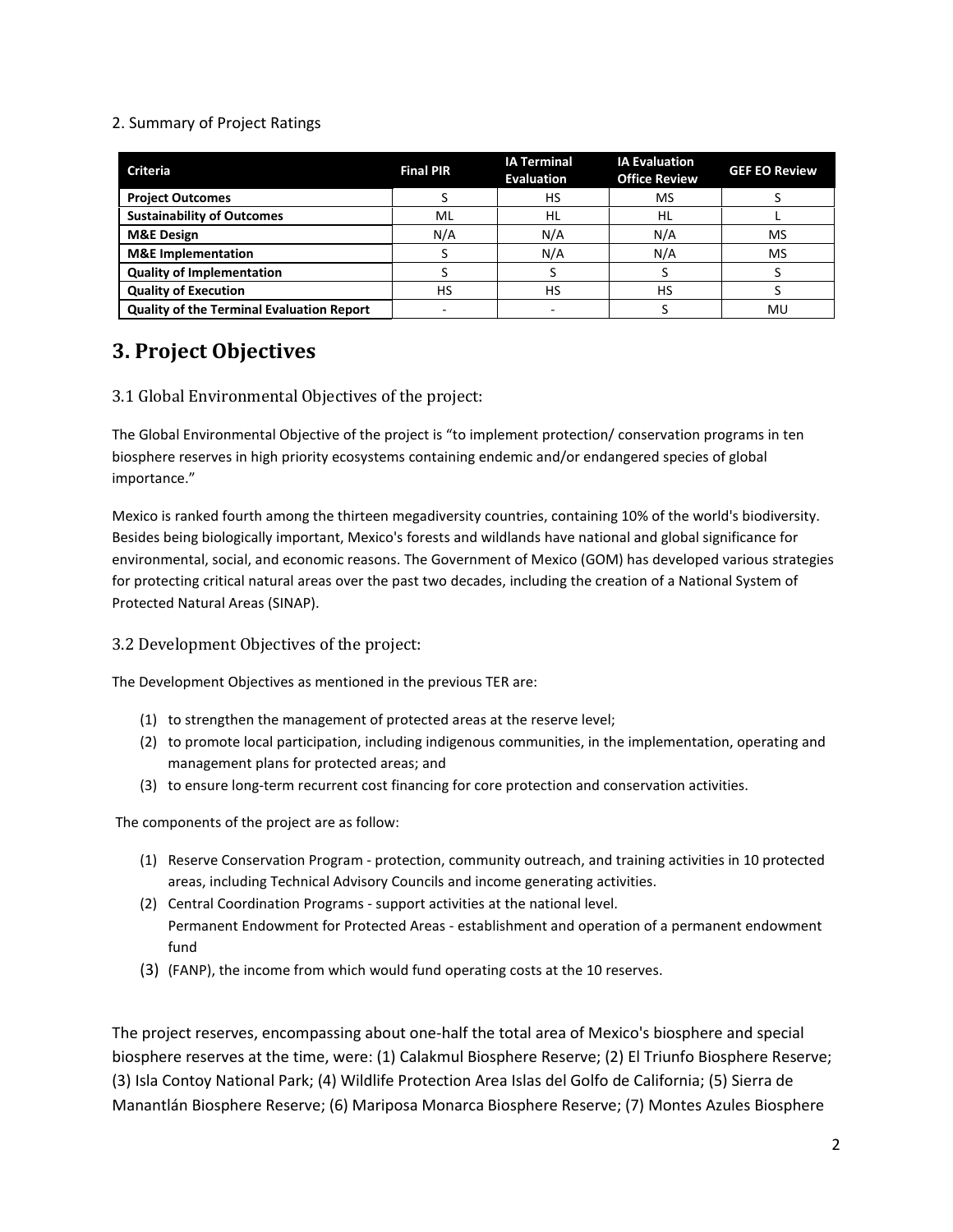Reserve; (8) Ría Lagartos Biosphere Reserve; (9) Sian Ka'an Biosphere Reserve; and (10) Vizcaíno Biosphere Reserve.

3.3 Were there any **changes** in the Global Environmental Objectives, Development Objectives, or other activities during implementation?

Due to slow progress during the initial stages of implementation, the project was restructured, and the objectives were narrowed. The narrower focus on institutional and financial outcomes reduced the weight given to demonstrating biodiversity impact for what was considered a relatively short implementation period of 5 years. The new indicators for measuring progress on the conservation objective and the biodiversity impacts, were agreed at entry.

The objectives of the restructured project were to : (a) to implement protection/conservation programs in ten biosphere reserves (instead of 17) in high priority ecosystems containing endemic and/or endangered species of global importance; (b) to strengthen the management of protected areas at the reserve level; (c) to promote local participation, including indigenous communities, in the implementation, operating and management plans for protected areas; and (d) to ensure long-term recurrent cost financing for core protection and conservation activities.

According to the TE, additional co-financing from NGOs and private foundations during the restructuring of the project led to an increased scale of activities in the protected areas system. During the course of the project implementation, the Government of Mexico substantially increased its annual financial commitment to protected areas, and elevated the protected areas agency to a significantly more visible and powerful position within SEMARNA (a ministry for environment, natural resources, and fisheries). The partnership between SEMARNAT and FMCN (Mexican Nature Conservation Fund) created incentives and mechanisms to develop management plans and improve management systems.

## **4. GEF EO assessment of Outcomes and Sustainability**

Please refer to the GEF Terminal Evaluation Review Guidelines for detail on the criteria for ratings.

Relevance can receive either a Satisfactory or Unsatisfactory rating. For Effectiveness and Cost efficiency, a six point rating scale is used (Highly Satisfactory to Highly Unsatisfactory), or Unable to Assess. Sustainability ratings are assessed on a four-point scale: Likely=no or negligible risk; Moderately Likely=low risk; Moderately Unlikely=substantial risks; Unlikely=high risk. In assessing a Sustainability rating please note if, and to what degree, sustainability of project outcomes is threatened by financial, sociopolitical, institutional/governance, or environmental factors.

Please justify ratings in the space below each box.

| 4.1 Relevance | Rating: Satisfactory |
|---------------|----------------------|
|---------------|----------------------|

No information on relevance is available in the previous TER, or in the TE. Therefore the information comes from the PD.

The project is relevant to the objectives and priorities of the biodiversity focal area of the GEF. The project was approved as a short term response measure. Its objectives, at the time of its approval, were consistent with the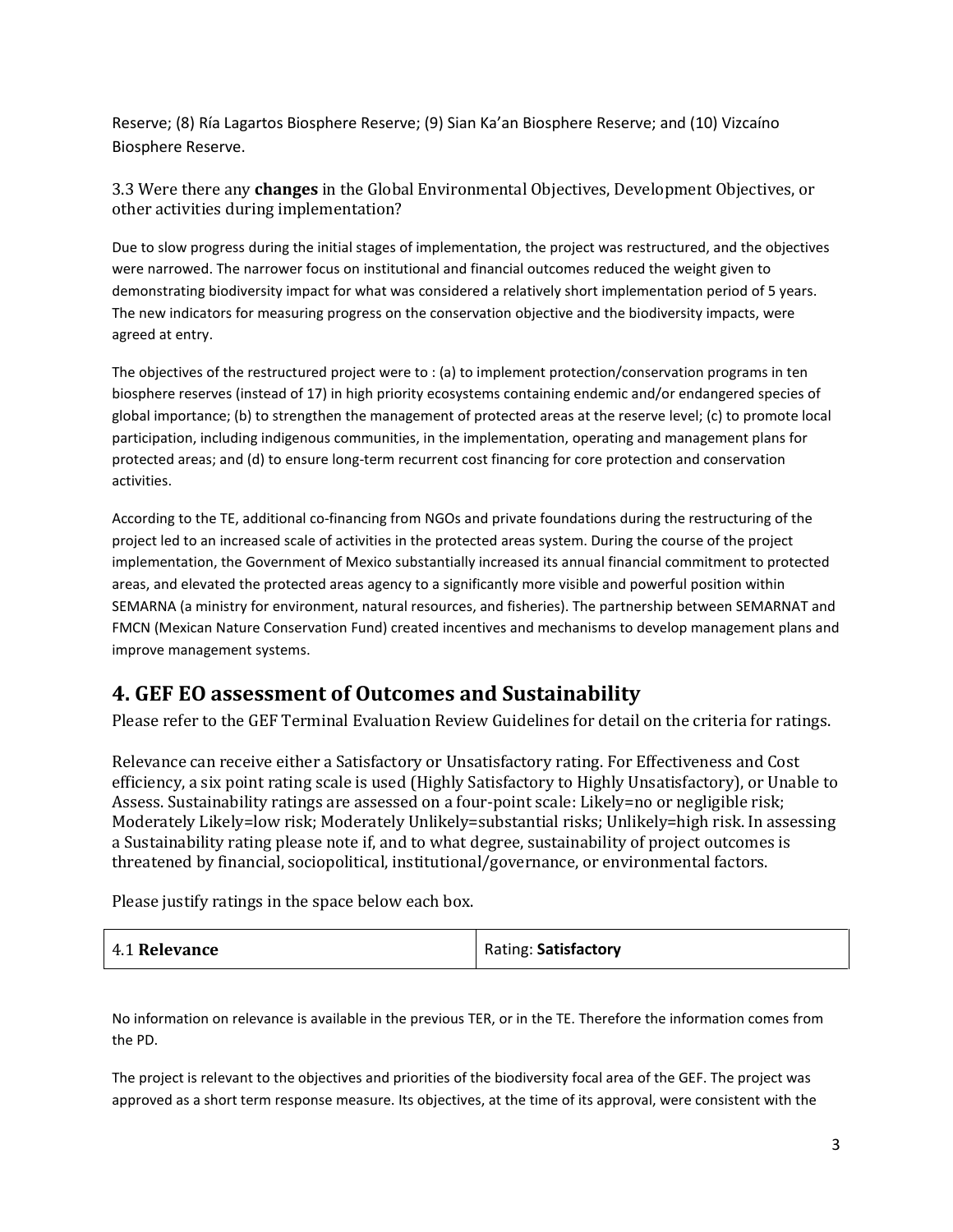forest ecosystem related operational program (OP-3) of GEF. The project was also relevant to the respective national legislation, in particular with Article 27 of the Mexican Constitution, which establishes the obligation of the federal government to conserve the nation's natural resources ad to preserve and restore ecological equilibrium in the public interest. (PD, pg. 7) Additionally, the project is also relevant with the government's priorities for environmental policies and actions that are summarized in the 1989-94 National Development Plan.

| <b>4.2 Effectiveness</b> | Rating: Satisfactory |
|--------------------------|----------------------|
|--------------------------|----------------------|

The outcomes in terms of effectiveness are rated satisfactory. At project completion following results had been achieved.

Component 1: Reserve Conservation Program - protection, community outreach, and training activities in 10 protected areas, including Technical Advisory Councils and income generating activities.

- (1) 72 of the 149 protected areas in the system had core staff (in 1990, no protected areas had permanent official staff) and basic operations budgets paid by the Mexican government. Twenty seven protected areas had a published Management Program.
- (2) The core staff of competent and trained staff had been established for the 10 protected areas, management plans had been published, and the annual operating plans were in use.
- (3) Technical Advisory Councils operated in all the reserves. These Councils included indigenous people, and were participating in review of plans and implementation of social strategies.
- (4) More than 60 community-based sustainable development projects had been supported.

Component 2: Central Coordination Programs - support activities at the national level.

The Government substantially increased its annual financial commitment, and consolidated the position of a new institution (CNAMP), absorbing SEMARNAT's Regional Sustainable Development Program (PRODERS.).

Component 3: Permanent Endowment for Protected Areas - establishment and operation of a permanent endowment fund (FANP), the income from which would fund operating costs at the 10 reserves

- (1) FANP has been established and is operating with financial results exceeding appraisal projections, and annual administration below the 12% benchmark. The target investment performance was also achieved in 2001 and 2002, despite the economic downturn.
- (2) The FANP endowment has not been depleted and the balance of \$41.5 million now also includes SINAP II project co-financing. Other donor support of FANP was greater than expected and GEF funds were well leveraged.

4.3 **Efficiency** Rating: **Satisfactory**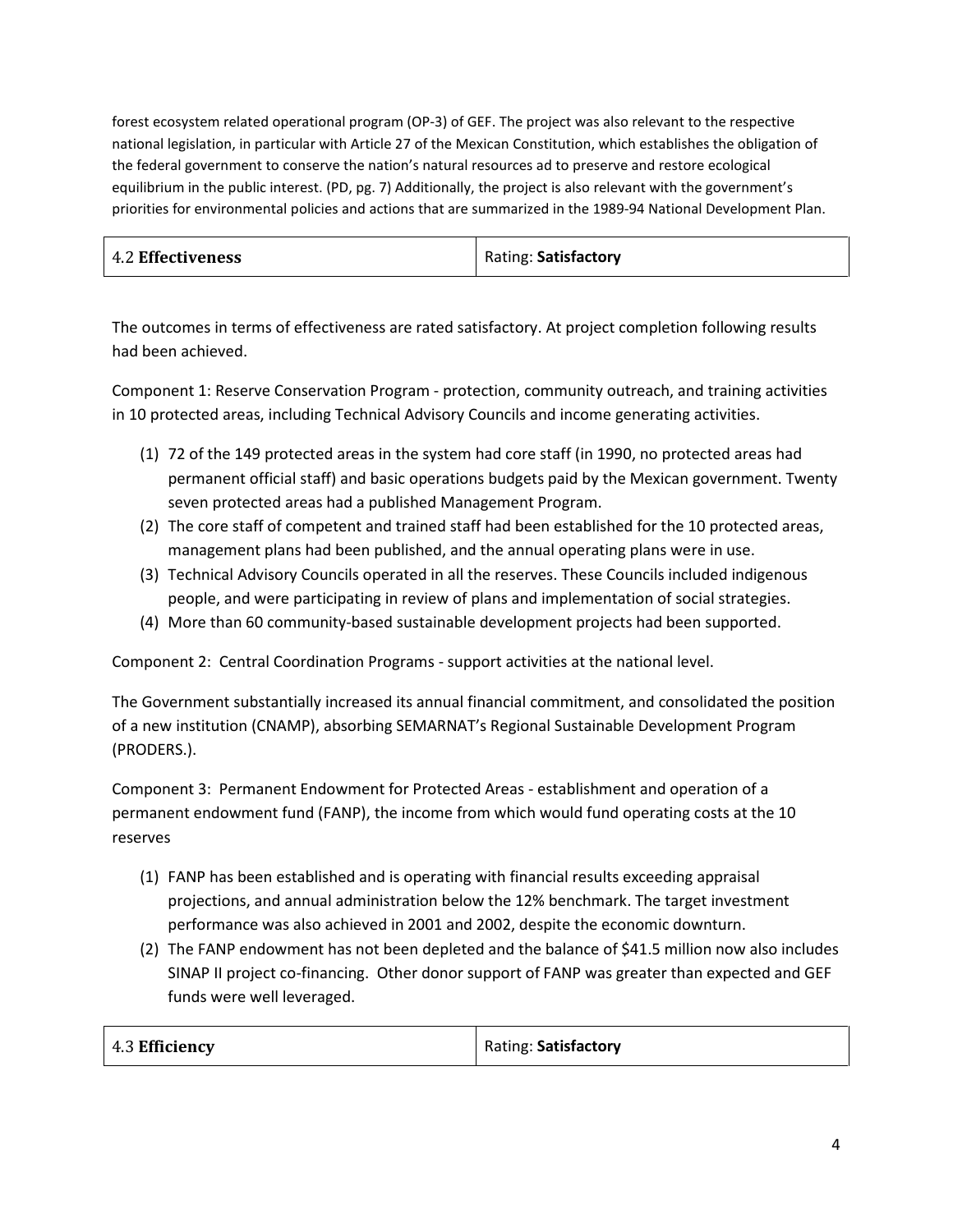According to the TE, due to slow progress in disbursements (less than \$4 million out of a total grant of \$25 million), attributed to institutional instability and economic crisis, the Agency intended to close the project. However, it was extended to facilitate restructuring of the project. The restructured project was designed primarily based on a review prepared by Pronatura, a Mexican NGO. The restructured project corresponded more closely with the implementation concerns of the Bank and the Recipient and also those of the GEF.

The project was completed and closed on December 31, 2002. At that time, all of the planned activities of the restructured project had been completed. The project activities were completed in accordance with planned budgets with respect to the GEF funds.

Because of the success of the permanent financing mechanism, protected areas now have a reliable source of annual funding that is not dependent on annual budget appropriations (but creates an incentive to keep appropriations at an adequate level). As a result of the project activities, the national protected areas system has begun to develop systems for long term planning and monitoring of field activities, appropriate to the field of conservation where the objectives are for the long term. Finally, the effectiveness of the financing mechanism has created opportunities for significant additional external funding from bilateral, corporate, and nonprofit sources, nationally and internationally.

| 4.4 Sustainability | Rating: Likely |
|--------------------|----------------|
|                    |                |

The sustainability of this project is rated as Likely.

Financial sustainability: FANP is a powerful, permanent funding mechanism and the focus on financing and institutional mechanisms, the main concern at appraisal, has created a high likelihood of sustainability. Additionally, proposals for revenue generation mechanisms, including entry fees at some sites, have been tested in some locations, and should generate regular revenue streams in future.

Socio-political sustainability: During the project Government has elevated the agency responsible for administering protected areas, renamed it CONANP and given it a higher position in the hierarchy of SEMARNAT (The Ministry for Environment and Natural Resources.) The sustainability and strength of the agency are good indicators of budgetary stability too.

Institutional sustainability: Project successes have spilled over into other protected areas with the follow-up project (SINAP II), which not only extends the scale replication of the management structures set up for the reserves, but increases overall national capacity and central support resources. However, CONANP (UCANP) at the beginning of the project, although growing rapidly and making progress, is still not consolidated in terms of wellregulated civil service career paths, and internal processes of planning, monitoring, and management; and although management plans and programs were developed for all areas, there is a lack of clearly stated norms for good protected area management, according to the ICR.

Technical Sustainability: Infrastructure to support field work in the protected areas is still inadequate.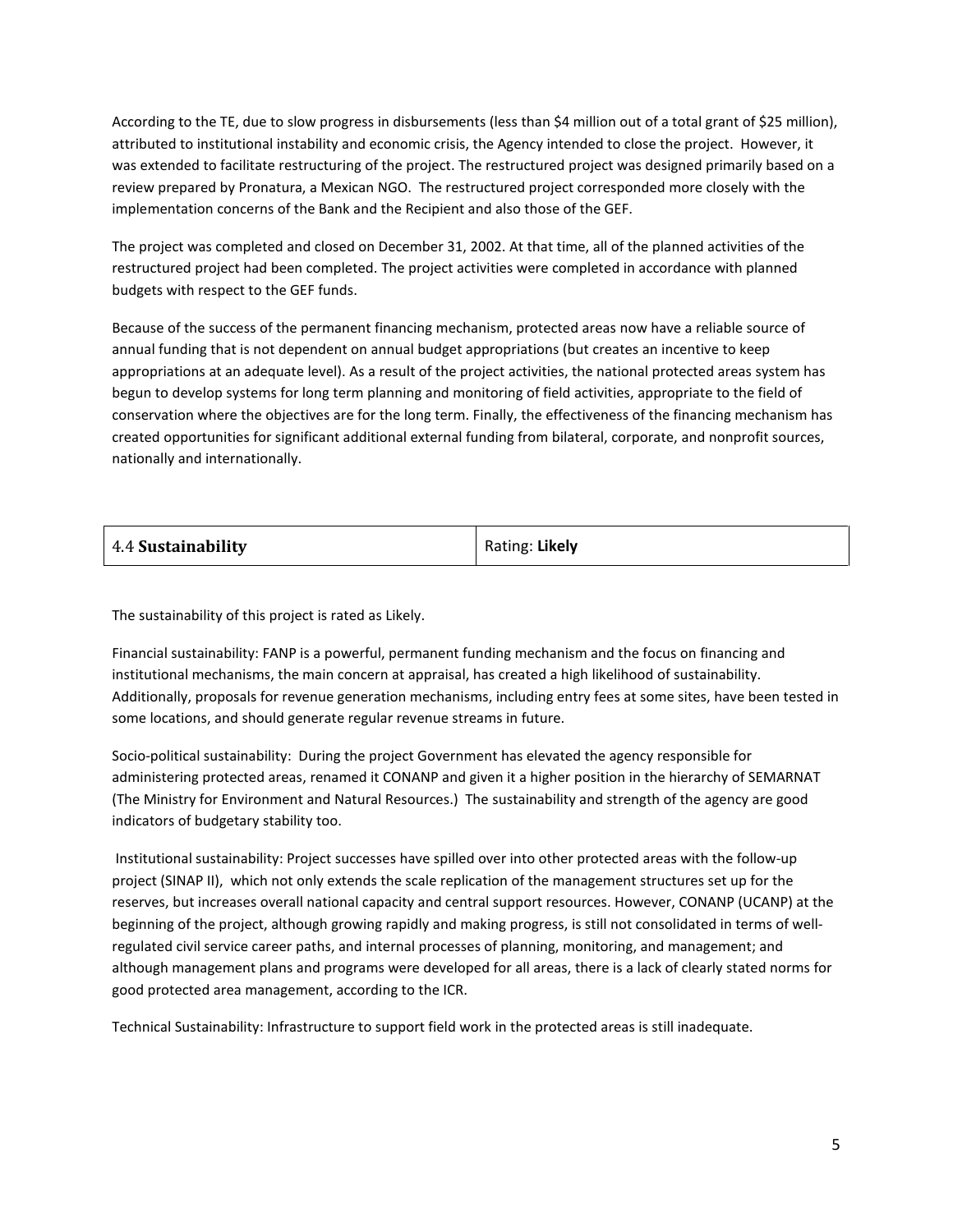## **5. Processes and factors affecting attainment of project outcomes**

5.1 Co-financing. To what extent was the reported co-financing essential to the achievement of GEF objectives? If there was a difference in the level of expected co-financing and actual co-financing, then what were the reasons for it? Did the extent of materialization of co-financing affect project's outcomes and/or sustainability? If so, in what ways and through what causal linkages?

The restructured project relied on GOM financial support, FANP investment income, and NGO co-financing to provide financing for all project activities from 1998 onwards. Co-financing from NGOs and private foundations was raised during the restructuring of the project. At the time, the main source of co-financing was assumed to be FMCN's existing small grants program, established with funding from GOM, USAID, and other sources, to support conservation and sustainable use projects, local community capacity building, publications, and scholarships. All of the reserves supported by the SINAP project fell within the priorities already established for the small grants program, and FMCN agreed to carry out promotion and dissemination activities to assure that reserve staff and local residents were aware of the opportunities presented by the small grants program. The increased availability of cofinancing led to increased scale of some of the project activities, and has lowered the risked to financial sustainability.

5.2 Project extensions and/or delays. If there were delays in project implementation and completion, then what were the reasons for it? Did the delay affect the project's outcomes and/or sustainability? If so, in what ways and through what causal linkages?

According to the TE, the governmental reorganization and budgetary problems related to an economic crisis and peso devaluation resulted in budget austerity measures and severe spending controls on publicly funded projects. At the end of 1994, there was another agency reorganization. INE was placed under the jurisdiction of a new ministry for environment, natural resources, and fisheries (SEMARNAP, name changed to SEMARNAT in 2000). By the end of 1995, the project's original closing date, only \$US3.96 million had been disbursed. Management plans had been completed for 6 reserves, emergency plans for another 3. Technical advisory councils (CTAs) were established in 6 reserves, and on-site protection activities initiated at 10. However, within these technical accomplishments there was tremendous variation from site to site, both in the scope and the quality of management plans and in the degree of involvement of CTAs. In an effort to reach a common understanding about the constraints to effective implementation, the GOM and the World Bank agreed to commission an independent analysis and recommendations for improving project implementation and justifying an extension of the project closing date. The Mexican non-governmental organization Pronatura conducted this exercise. The assessment report recommended changes including increased training and technical assistance, streamlining of World Bank procurement review requirements, introduction of third-party reserve management programs where appropriate, and measures to address long-term financial sustainability.

Negotiations for the restructured project concluded in May 1996, permitting resumption of project activities with a new completion date of 2002.

5.3 Country ownership. Assess the extent to which country ownership has affected project outcomes and sustainability? Describe the ways in which it affected outcomes and sustainability, highlighting the causal links:

The restructuring decentralized implementation arrangements, strengthened local participation, and promoted coordination between national governmental and nongovernmental institutions to ensure management activities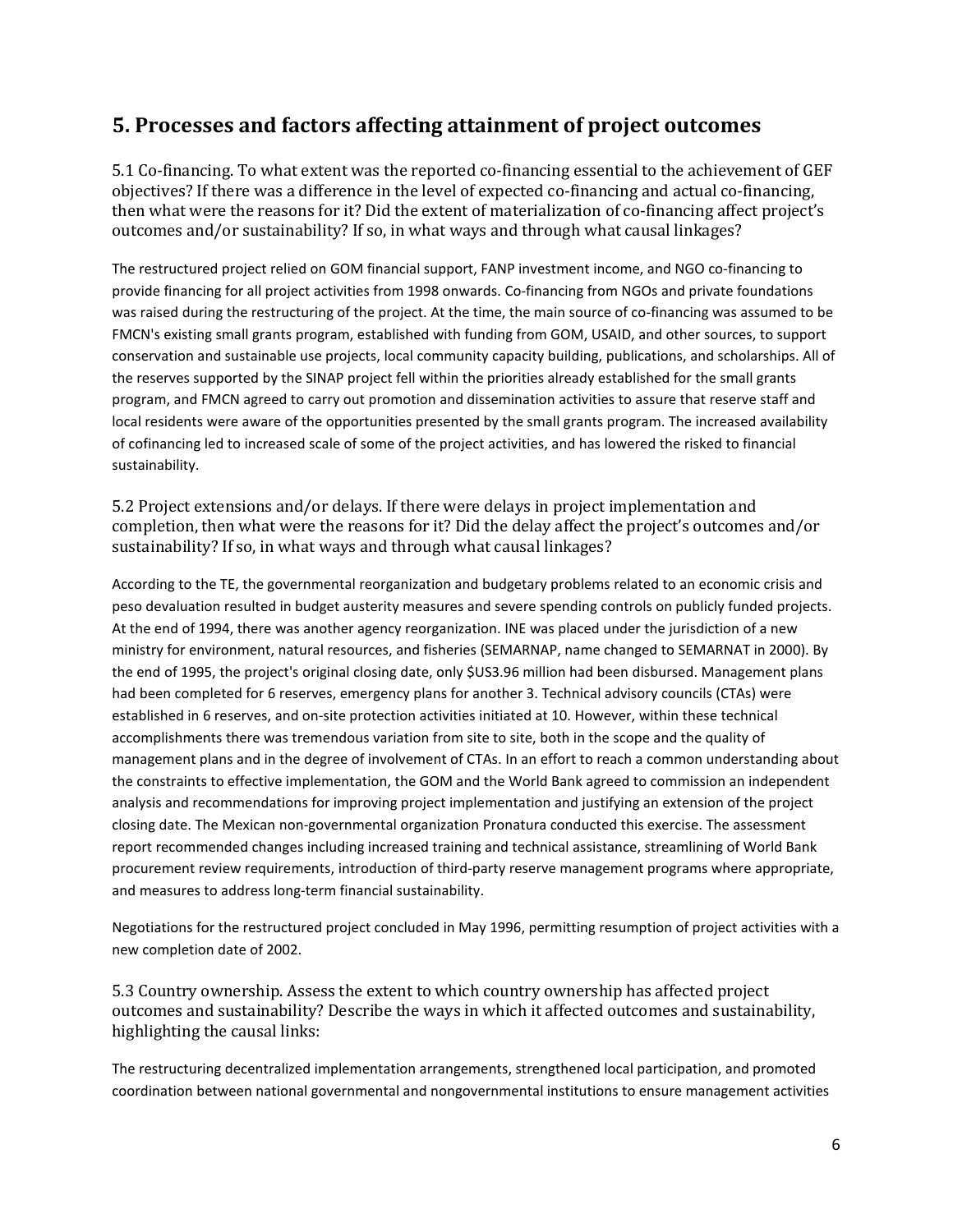consistent with national protected area legislation and policies. The two institutions responsible for project implementation after restructuring were FMCN and the National Institute of Ecology (INE), a semi-autonomous agency of the Secretariat of Environment, Natural Resources, and Fisheries (SEMARNAP). SEMARNAP retained overall responsibility for the policy and institutional framework of the National System of Protected Areas (SINAP), oversight of INE's implementation of protected area management, and responsibility to provide additional technical and financial support to the implementation of Indigenous Peoples Development Plans through PRODERS, the Regional Sustainable Development Program within CONANP. During the course of project implementation the government has contributed greater than anticipated funds to the project. This allowed the project to undertake some activities at a greater scale and also reduced the risks to financial sustainability.

# **6. Assessment of project's Monitoring and Evaluation system**

Ratings are assessed on a six point scale: Highly Satisfactory=no shortcomings in this M&E component; Satisfactory=minor shortcomings in this M&E component; Moderately Satisfactory=moderate shortcomings in this M&E component; Moderately Unsatisfactory=significant shortcomings in this M&E component; Unsatisfactory=major shortcomings in this M&E component; Highly Unsatisfactory=there were no project M&E systems.

Please justify ratings in the space below each box.

| Rating: Moderately Satisfactory<br>6.1 M&E Design at entry |
|------------------------------------------------------------|
|------------------------------------------------------------|

The PD does not mention any M&E plan per se. However, it states that detailed M&E indicators would be developed during project implementation, for each protected area. Additionally, a Technical Advisory Council would be established to periodically monitor the project, each of those Council would include representatives from local communities, scientific groups, governments, NGOs, and the private sector. Their annual meetings would review the progress in reaching the project's targets. There is no budget specifically designed for the M&E plan.

Therefore, the M&E design at Entry is moderately satisfactory, due to the lack of details in the M&E plan.

| 6.2 M&E Implementation | Rating: Moderately Satisfactory |
|------------------------|---------------------------------|
|                        |                                 |

The M&E implementation is rated satisfactory.

In order to examine the relationship of project activities to achievement of objectives, CONANP and FMCN have collaborated in developing a monitoring and evaluation system designed to provide feedback oriented toward adaptive management of the protected areas. It emphasizes periodic field-level evaluation of management activities and their impacts. In addition, the Central Coordination and FANP administration units have developed logical frameworks and indicators to monitor their performance. However, the protected areas agency (UCANP at the beginning of the project, now CONANP), although growing rapidly and making progress, is still not consolidated in terms of well-regulated civil service career paths, and internal processes of planning, monitoring, and management. There is, furthermore, a lack of clearly stated norms for good protected area management and an inadequate infrastructure to support field work in the protected areas.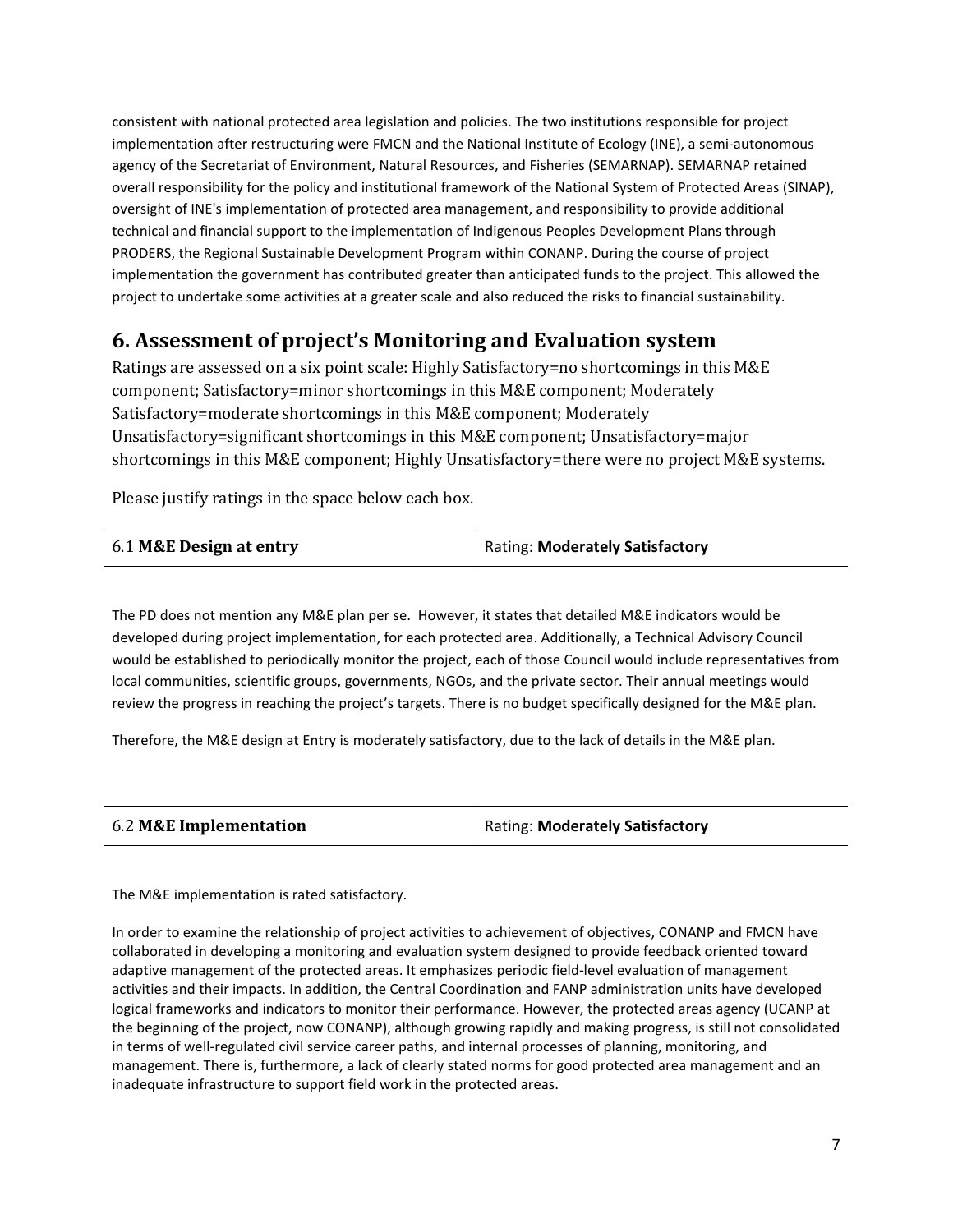The majority of the financial and process indicators were produced by the project management system and were not particularly innovative, according to the TER, but the development of standardized biodiversity and sustainability indicators, using periodic field-level evaluation of management activities and their impacts and GIS instruments was a notable achievement. The project developed a relatively simple system, replacing one that in the earlier design involved collecting data on 1300 variables.

The formal target of establishing technical Advisory Councils, including indigenous people and other stakeholders was achieved at each reserve, as measured by project outputs, but it is not clear how effective the outcomes have been in addressing the social problems of encroachment, deforestation etc. The ICR cites 60 community-based social development projects have been supported (presumably the "income generating activities" foreseen at appraisal), at a cost of more than \$4 million, but the results are not reported, either in social or economic terms. The numerical results of what monitoring is cited does not provide a time series or dis-aggregation by each of the 10 reserves

# **7. Assessment of project implementation and execution**

Quality of Implementation includes the quality of project design, as well as the quality of supervision and assistance provided by implementing agency(s) to execution agencies throughout project implementation. Quality of Execution covers the effectiveness of the executing agency(s) in performing its roles and responsibilities. In both instances, the focus is upon factors that are largely within the control of the respective implementing and executing agency(s). A six point rating scale is used (Highly Satisfactory to Highly Unsatisfactory), or Unable to Assess.

Please justify ratings in the space below each box.

| 7.1 Quality of Project Implementation | <b>Rating: Satisfactory</b> |
|---------------------------------------|-----------------------------|
|                                       |                             |

No information on the quality of project implementation is given in the previous TER, therefore the information comes from the TE.

The Mexican Protected Areas Project (Sistema Nacional de Areas Naturales Protegidas, or SINAP), derives from the restructured Mexico Environmental Project originally approved in 1992. As a result, its lending phase was simultaneous to the restructuring of the previous project and SINAP did not acquire separate status until 1998, when supervision was already under way.

During the life of the project, supervision missions required staff of the recipient to spend more than 1.7 person/years in planning, logistical coordination, and documentation, and accompanying World Bank staff and consultants on mission. The project did benefit in several instances from the guidance of technical experts participating in missions. However, given the consistent high quality of technical and financial reports submitted throughout the project, and clear evidence of the competence of the managers at both central and protected area levels, the supervision in the middle years was excessive. It reflected the World Bank's need to acquaint new personnel with the project as much as the requirements of supervision.

Overall, the World Bank contributed significantly to the restructuring of the project to its current form and provided close, extensive supervision in the initial years of implementation to ensure a successful turnaround. In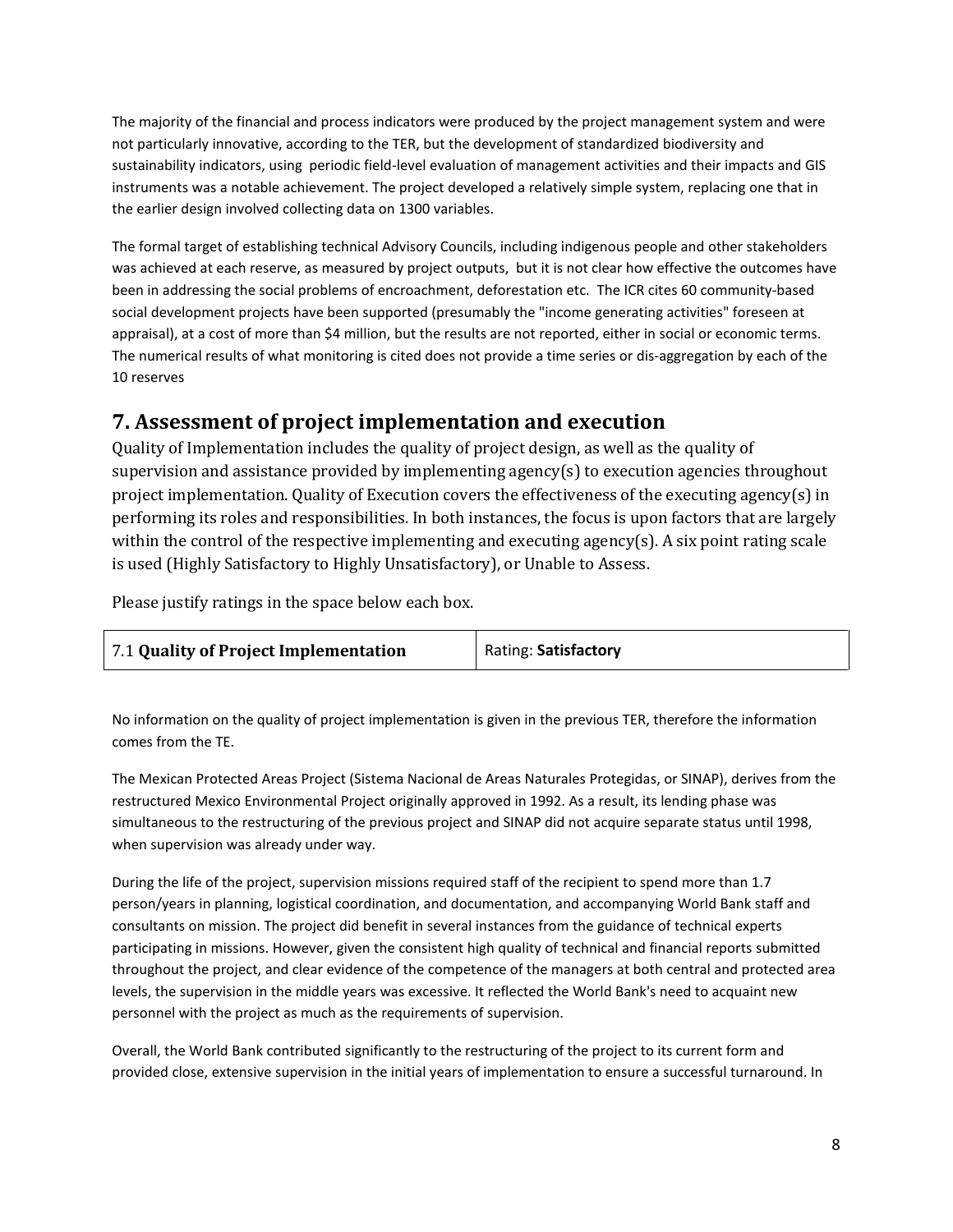so doing, the Bank drew on extensive institutional, financial, and technical expertise related to designing, launching, and managing trust funds with similar objectives around the world.

| 7.2 Quality of Project Execution | Rating: Satisfactory |
|----------------------------------|----------------------|
|                                  |                      |

According to the information provided in the TE, in late 1992 the GOM agency responsible for implementing the project was reorganized leading to establishment of two semiautonomous institute – the National Ecology Institute (INE) and the Attorney General for Environmental Protection (PROFEPA). INE had responsibility for managing protected areas and PROFEPA for enforcing environmental regulations. There was high staff turnover, including significant turnover in directors and administrative staff at the protected area level, and major changes at the CONANP central level as a result of the change in administration.

The protected areas agency, CONANP, significantly increased government support to the protected areas system, kept the core personnel in place at all of the reserves included in the project, and strengthened its institutional capacity considerably during the course of the project. In particular, the competence and dedication of the protected area managers contributed to the success of the project. At the time of the TE, 72 of the 149 protected areas in the system had core staff and basic operations budgets The Mexican government had instituted six-year, coherent programs for protecting biodiversity in consultation with scientists, conservationists, and local people. Inter-institutional bodies had been established to identify common goals and rationalize investments in and around protected areas.

However, CONANP still faced considerable challenges. It must develop a management structure adequate to support and supervise the growing number of staffed protected areas, consolidate human resources and career paths, and build on the current rudimentary monitoring and evaluation system to develop benchmarks and indicators of excellent protected area management as well as conservation status.

Overall, project operations were successful in large part due to the commitment of the people who participated in the project, including reserve personnel, members of CTFANP, CONANP, and FMCN. In particular, the protected area directors demonstrated vision, creativity, and technical capacity to overcome significant challenges. Their attitude of solidarity toward the communities within and around the reserves, searching together for long-term solutions to basic needs that have yet to be satisfied, formed the basis for well-founded social strategies and good possibilities in many areas for community involvement and leadership in vigilance and other conservation activities. Finally, the project benefited from excellent systems for use and control of the project budget.

## **8. Assessment of Project Impacts**

8.1 Environmental Change. Describe the changes in environmental stress and environmental status that occurred by the end of the project. Include both quantitative and qualitative changes documented, sources of information for these changes, and how project activities contributed to or hindered these changes. Also include how contextual factors have contributed to or hindered these changes.

According to the previous TER, some of the preliminary data show upward trends - habitat conversion rates have decreased in some areas. Project successes have spilled over into other protected areas and a follow-up project (SINAP II) was begun before this project was evaluated. One reserve, Sian Ka'an, actually showed an increase in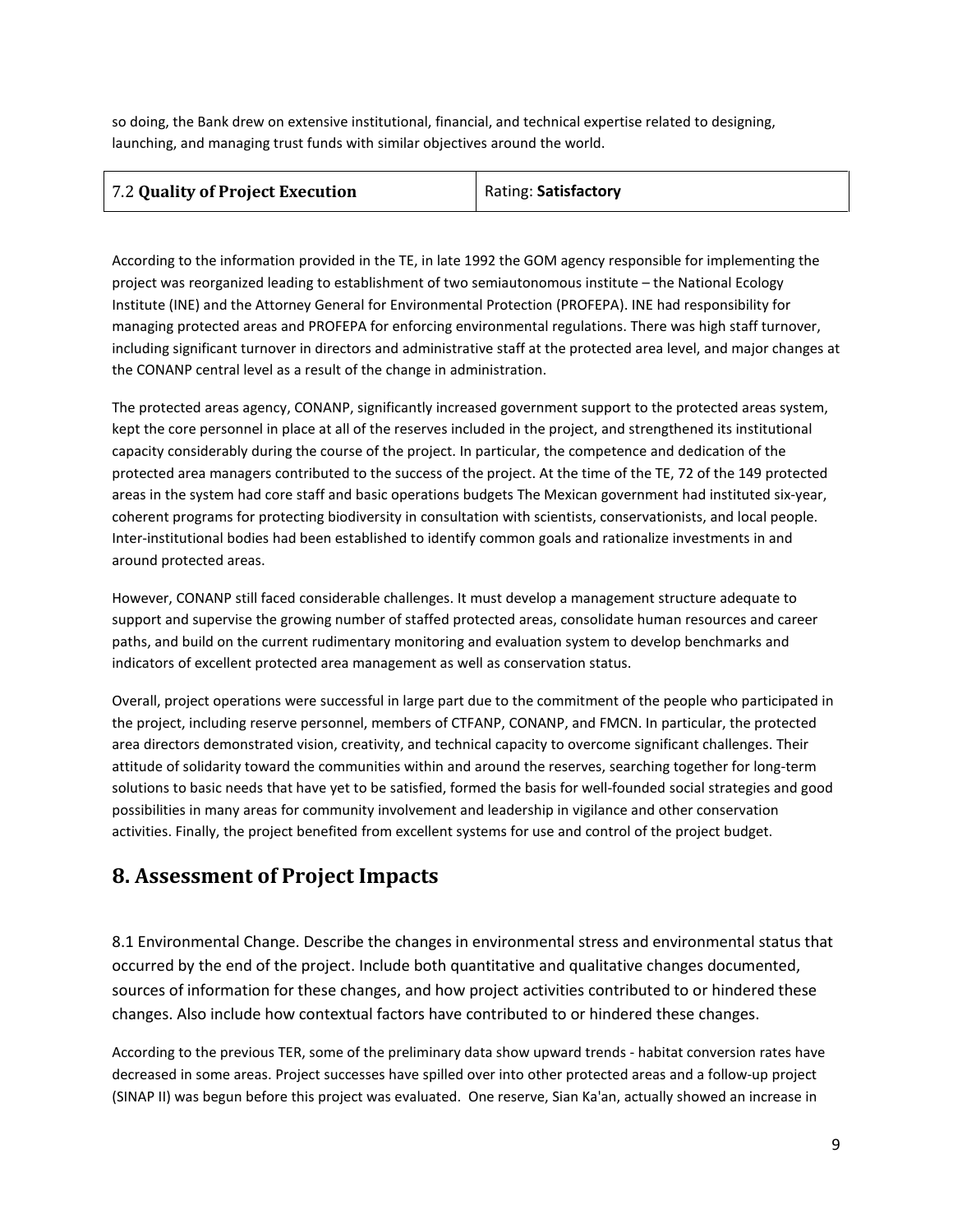vegetative area due to restoration projects. The formal target of establishing technical Advisory Councils, including indigenous people and stakeholders was achieved at each reserve.

On the other hand, indicators for the primary biodiversity objective are negative for some areas with habitat conversion rates increasing, and it is not clear how effective the implementation of the new activities have been in addressing the social problems of encroachment and deforestation.

The objective of conserving unique biodiversity in the selected reserves must be considered over a time period longer than the five years that the project has been operating; however, there are both early indicators of success and a system in place for continuous monitoring of the biodiversity resource in a timely manner, such that management systems can adapt to address new and recurring threats.

8.2 Socioeconomic change. Describe any changes in human well-being (income, education, health, community relationships, etc.) that occurred by the end of the project. Include both quantitative and qualitative changes documented, sources of information for these changes, and how project activities contributed to or hindered these changes. Also include how contextual factors have contributed to or hindered these changes.

No information is reported in the previous TER or TE.

8.3 Capacity and governance changes. Describe notable changes in capacities and governance that can lead to large-scale action (both mass and legislative) bringing about positive environmental change. "Capacities" include awareness, knowledge, skills, infrastructure, and environmental monitoring systems, among others. "Governance" refers to decision-making processes, structures and systems, including access to and use of information, and thus would include laws, administrative bodies, trustbuilding and conflict resolution processes, information-sharing systems, etc. Indicate how project activities contributed to/ hindered these changes, as well as how contextual factors have influenced these changes.

#### a) Capacities

According to the previous TER, all of the protected areas included in the project have functioning Advisory Councils (CAs) composed of representatives of communities and other stakeholders, including indigenous people. The CAs participate in the review of annual operating plans and play other roles in the implementation of social strategies in the respective areas. The experience of the CAs has generated considerable learning about social participation, resulting in the development of new models with considerable interaction with local populations, more so than the originally envisioned Technical Advisory Committees (CTAs). These include the establishment of sub-councils for distinct regions or thematic focus areas. Additionally, the CAs functioned as one element in a comprehensive social strategy for each protected area. These strategies also included indigenous people development plans where appropriate, sustainable development action plans, strategies for social "co-responsibility" for conservation, and for outreach and communications. Each protected area includes specific activities and outcome indicators for these 4 components of the social strategy in its operating plan and monitoring program. At the time of the TE, more than 60 community-based sustainable development projects in buffer zones had been supported with project funds, and more than US\$4 million in complementary funding for sustainable development projects had been channeled to the 10 reserves through development agencies, NGOs, and others. Over the period 2000-2002, achievement of the identified outputs and outcomes was generally very good, in the range of 80-100% overall.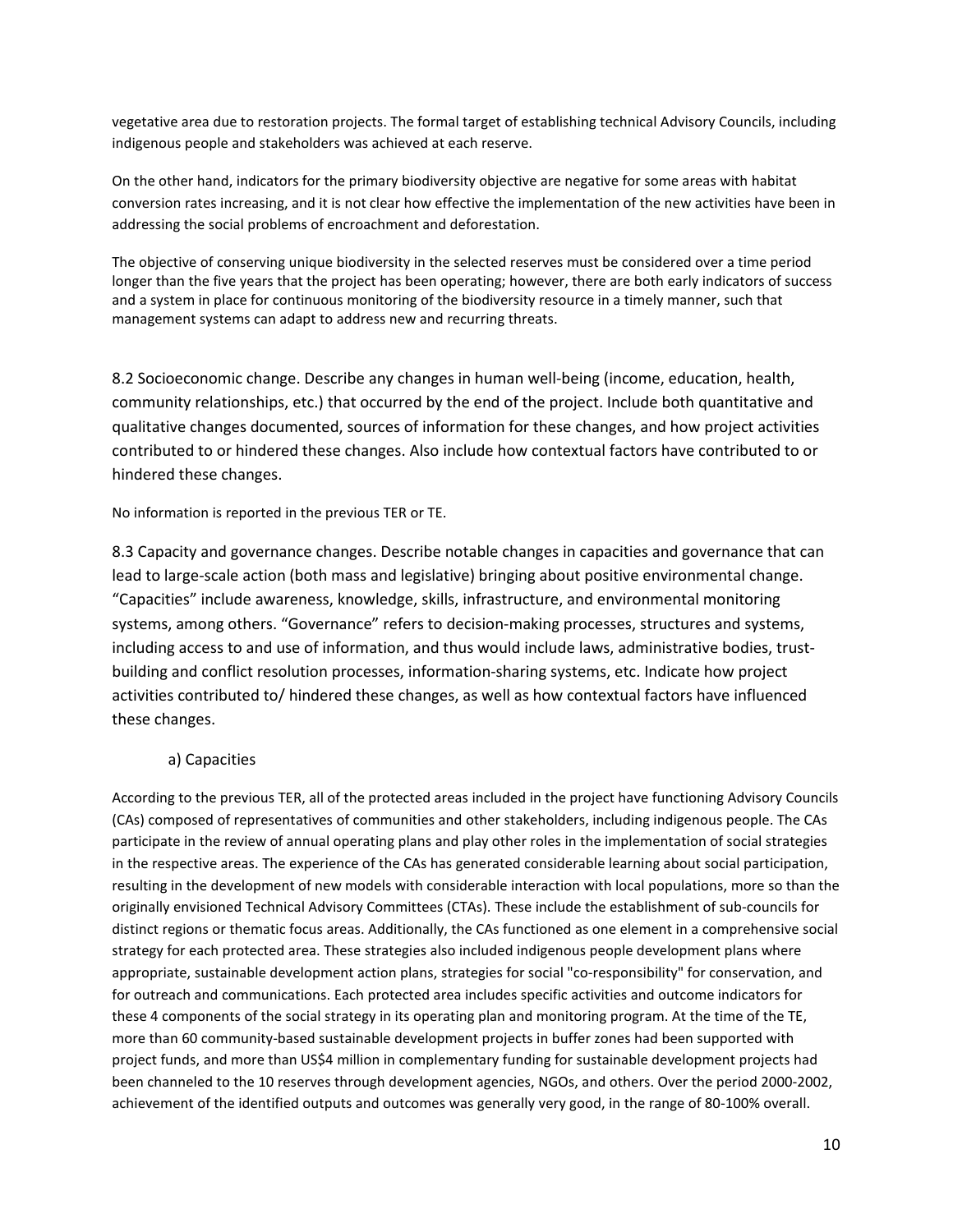The project succeeded in installing a functioning unit for coordination of planning, monitoring, and reporting; establishment of a comprehensive monitoring system for the protected areas, and compliance with other terms of the grant agreement, including application of fiscal counterpart funds. The central coordination consistently prepared and submitted consolidated reports, and participated in consultations, within agreed timeframes. Independent external evaluations were conducted at midterm (2000) and at the end of the project (2003). The project succeeded to a large extent in coordinating projects of multiple external donors to avoid duplication of program activities and incompatible efforts.

The strategic objectives to strengthen reserve management, promote local participation, including indigenous communities, and ensure long-term recurrent cost financing for core protection and conservation activities were achieved, in several instances with results exceeding the expectations of the project design team.

#### b) Governance

According to the TE, a team of dedicated and professional protected area managers has been built, constituting a new generation of leadership for the system. The Mexican government has instituted six-year, coherent programs for protecting biodiversity in consultation with scientists, conservationists, and local people. Interinstitutional bodies have been established to identify common goals and rationalize investments in and around protected areas. National regulations for protected areas have been published and CONANP is working on turning these regulations into law.

8.4 Unintended impacts. Describe any impacts not targeted by the project, whether positive or negative, affecting either ecological or social aspects. Indicate the factors that contributed to these unintended impacts occurring.

8.5 Adoption of GEF initiatives at scale. Identify any initiatives (e.g. technologies, approaches, financing instruments, implementing bodies, legal frameworks, information systems) that have been mainstreamed, replicated and/or scaled up by government and other stakeholders by project end. Include the extent to which this broader adoption has taken place, e.g. if plans and resources have been established but no actual adoption has taken place, or if market change and large-scale environmental benefits have begun to occur. Indicate how project activities and other contextual factors contributed to these taking place. If broader adoption has not taken place as expected, indicate which factors (both project-related and contextual) have hindered this from happening.

The TE states that a second phase is already in progress, this is a significant achievement of this project in terms of protected areas management in Mexico. However, no other details are given.

## **9. Lessons and recommendations**

9.1 Briefly describe the key lessons, good practices, or approaches mentioned in the terminal evaluation report that could have application for other GEF projects.

The following lessons were given in the TE:

(1) Projects like these, which successfully took an integrated approach to protected area management plans, institutional strengthening, sustainable funding and the inclusion of local communities, are important vehicles for protecting globally valuable and threatened ecosystems.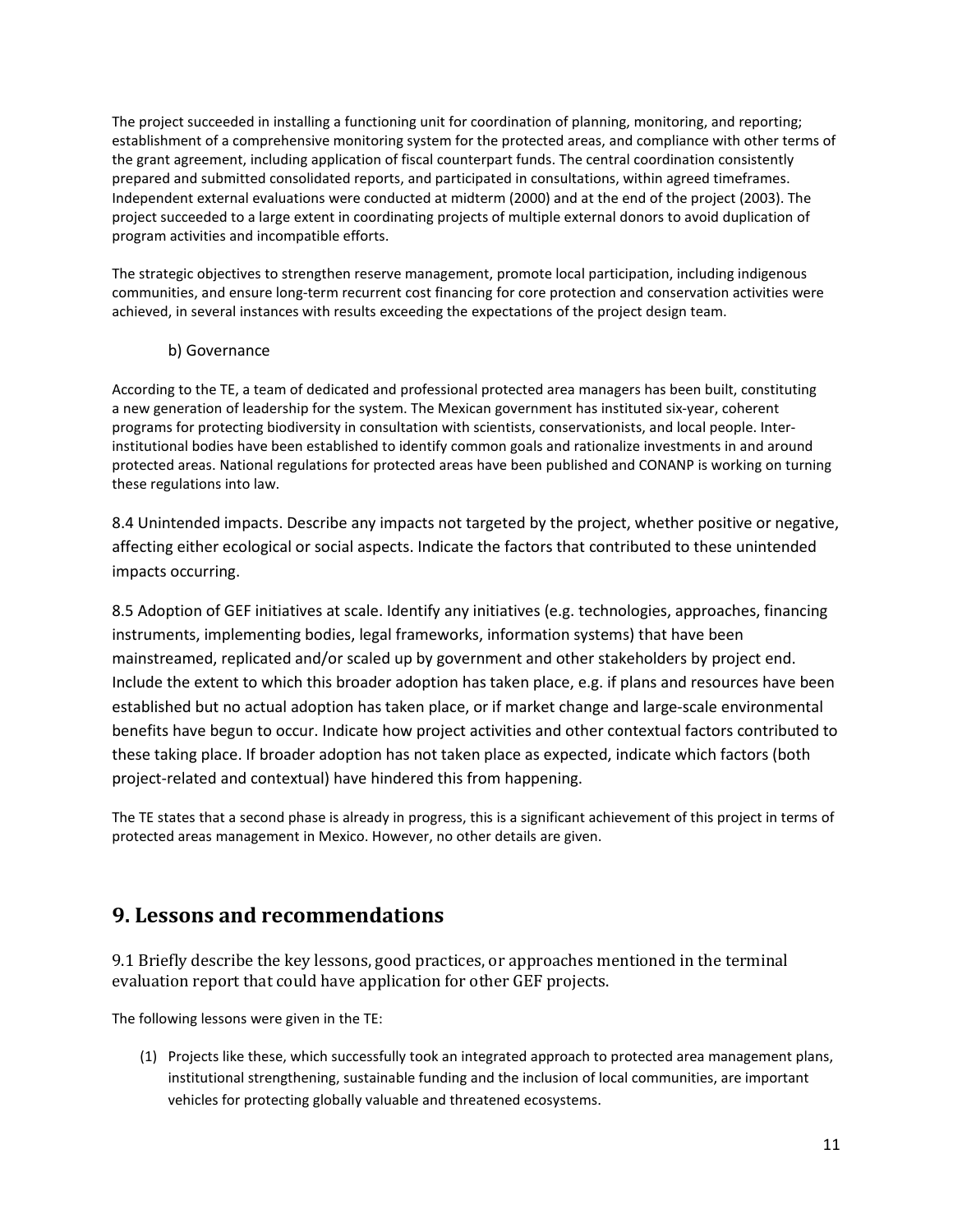- (2) This project confirms the finding of several other projects that building a stable, diverse base of funding sources sufficient to support a protected area over time is a long and complex process.
- (3) This project confirms findings from diverse sources indicating that long-term conservation is possible only with the involvement and cooperation of stakeholders at the local and national levels, and that methods to achieve this involvement must be adapted to the unique circumstances of each area
- (4) Very clear, tangible and quantifiable development objectives and indicators are needed to avoid dispersing the project into activities with little overall impact on the status of the environment.
- (5) A lesson identified in GEF's global portfolio of trust funds was that trust funds can promote decreases in government funding of protected areas by substituting trust fund financing for regular appropriations. This project did not have that experience, and in fact became a premier example of a government/fund partnership that actually leveraged increased government funding to protected areas.
- (6) This project demonstrated that investments in variable-return instruments are not appropriate to programs with fixed income requirements, except in the unusual (and unpredictable) case of an equity market that provides sufficient excess revenues in the early years to provide a cushion for a sustained downturn.
- (7) This project demonstrates the need for long-term financing mechanisms to have adequate reserves for emergencies and unforeseen costs, and raises interesting questions about proper use of contingency funds.

9.2 Briefly describe the recommendations given in the terminal evaluation.

No recommendations are given in the TE, and therefore no information is reported in the previous TER.